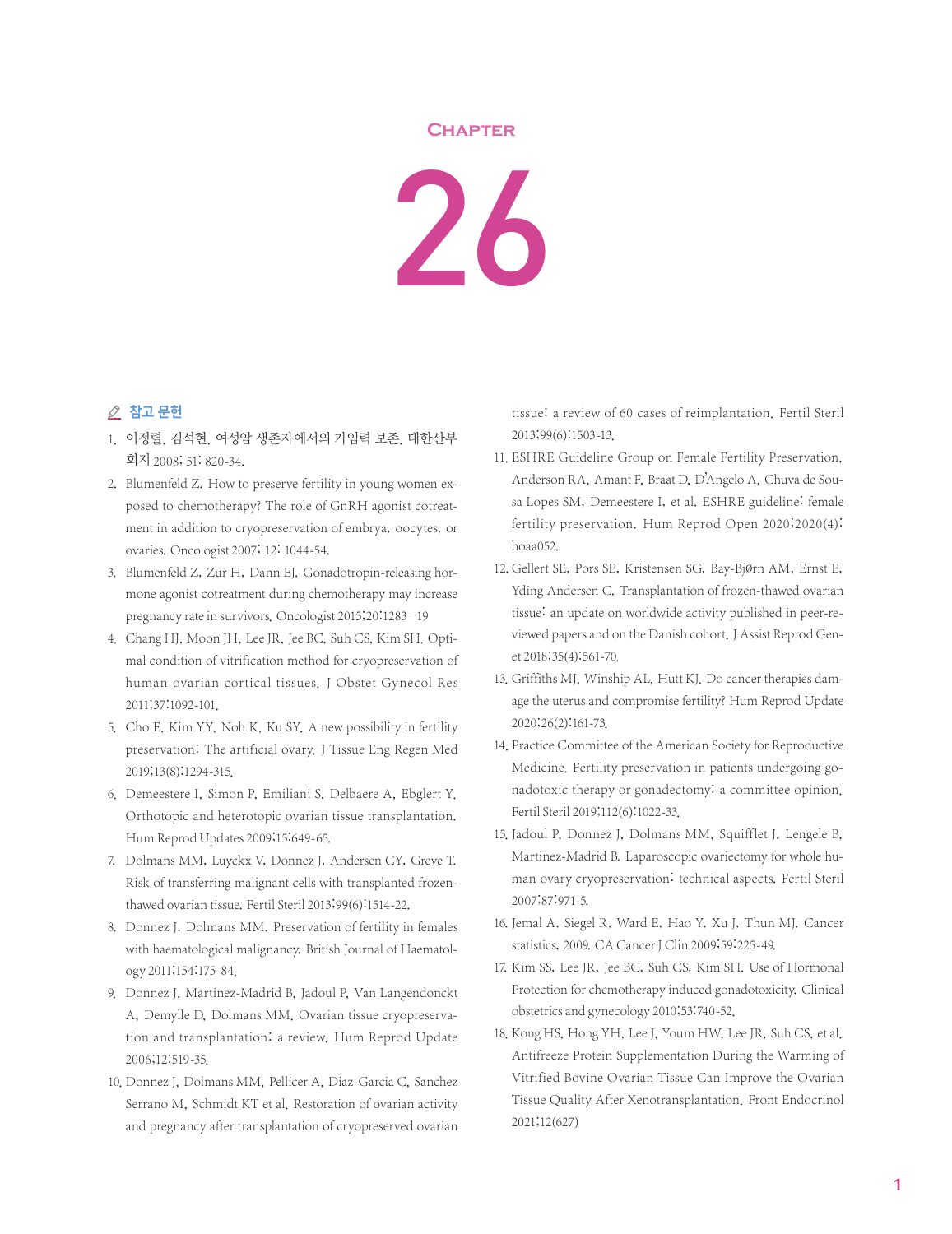- 19. Kuohung W, Ram K, Cheng DM, Marcus KJ, Diller LR, Laufer MR. Laparoscopic oophoropexy prior to radiation for pediatric brain tumor and subsequent ovarian function. Hum Reprod 2008;23:117-21.
- 20. Lambertini M, Boni L, Michelotti A, Gamucci T, Scotto T, Gori S, et. al; GIM Study Group. Ovarian Suppression With Triptorelin During Adjuvant Breast Cancer Chemotherapy and Long-term Ovarian Function, Pregnancies, and Disease-Free Survival: A Randomized Clinical Trial. JAMA 2015;314(24):2632-40.
- 21. Lambertini M, Ceppi M, Poggio F, et al. Ovarian suppression using luteinizing hormone-releasing hormone agonists during chemotherapy to preserve ovarian function and fertility of breast cancer patients: a meta-analysis of randomized studies. Ann Oncol 2015;26:2408-19.
- 22. Lambertini M, Cinquini M, Moschetti I, Peccatori FA, Anserini P, Valenzano Menada M, et. al, Temporary ovarian suppression during chemotherapy to preserve ovarian function and fertility in breast cancer patients: A GRADE approach for evidence evaluation and recommendations by the Italian Association of Medical Oncology. Eur J Cancer 2017;71:25-33.
- 23. Lee JR, Lee D, Park S, Paik EC, Kim SK, Jee BC, et al. Successful in Vitro Fertilization and Embryo Transfer after Transplantation of Cryopreserved Ovarian Tissue: Report of the First Korean Case.J Korean Med Sci. 2018;33(21):e156.
- 24. Lee JR, Youm HW, Lee HJ, Jee BC, Suh CS, Kim SH, Effect of antifreeze protein on mouse ovarian tissue cryopreservation and transplantation. Yonsei Med J 2015;56(3):778-84.
- 25. Lee SJ, Schover LR, Partridge AH. American Society of Clinical Oncology. American Society of Clinical Oncology recommendations on fertility preservation in cancer patients. J Clin Oncol 2006;24:2917-31.
- 26. Li YB, Zhou CQ, Yang GF, Wang Q, Dong Y. Modified vitrification method for cryopreservation of human ovarian tissues. Chin Med J 2007;120:110-4.
- 27. Mauri D, Gazouli I, Zarkavelis G, Papadaki A, Mavroeidis L, Gkoura S, et al. Chemotherapy Associated Ovarian Failure. Front Endocrinol (Lausanne) 2020;11:572388. doi: 10.3389/ fendo.2020.572388. PMID: 33363515; PMCID: PMC7753213.
- 28. Meduri G, Touraine P, Beau I, Lahuna O, Desroches A, Vacher-Lavenu MC, et al. Delayed puberty and primary amenorrhea associated with a novel mutation of the human folliclestimulating hormone receptor: clinical, histological, and molecular studies. J Clin Endocrinol Metab 2003;88:3491-8.
- 29. Meirow D. Reproduction post-chemotherapy in young cancer patients. Mol Cell Endocrinol 2000;169:123-31.
- 30. Meirow D, Nugent D. The effects of radiotherapy and chemo-

therapy on female reproduction. Hum Reprod Update 2001;7:535-43.

- 31. Moore HC, Unger JM, Phillips KA, Boyle F, Hitre E, Porter D, et. al; POEMS/S0230 Investigators. Goserelin for ovarian protection during breast-cancer adjuvant chemotherapy. N Engl J Med 2015;372(10):923-32.
- 32. Morris SN, Ryley D. Fertility reservation: Nonsurgical and Surgical options. Seminars in reproductive medicine 2011;29:147-54.
- 33. Oktay K, Harvey BE, Partridge AH, Quinn GP, Reinecke J, Taylor HS, Wallace WH, Wang ET, Loren AW. Fertility Preservation in Patients With Cancer: ASCO Clinical Practice Guideline Update.J Clin Oncol 2018;36(19):1994-2001.
- 34. Oktay K, Oktem O. Ovarian cryopreservation and transplantation for fertility preservation for medical indications: report of an ongoing experience. Fertil Steril 2010;93:762-8.
- 35. Paluch-Shimon S, Cardoso F, Partridge A, et al. ESO-ESMO 4th International Consensus Guidelines for Breast Cancer in Young Women (BCY4). Annals of Oncology 2020;31:674-96
- 36. Rosendahl M, Andersen MT, Ralfkiær E, Kjeldsen L, Andersen MK, Andersen CY. Evidence of residual disease in cryopreserved ovarian cortex from female patients with leukemia. Fertil Steril. 2010 Nov;94(6):2186-90.
- 37. Sonmezer M, Oktay K. Fertility preservation in female patients. Hum Reprod Update 2004;10:251-66.
- 38. Stern CJ, Gook D, Hale LG, Agresta F, Oldham J, Rozen G, et al. First reported clinical pregnancy following heterotopic grafting of cryopreserved ovarian tissue in a woman after a bilateral oophorectomy. Hum Reprod 2013;28(11):2996-9.
- 39. Sung H, Ferlay J, Siegel RL, Laversanne M, Soerjomataram I, Jemal A, et al. Global Cancer Statistics 2020: GLOBOCAN Estimates of Incidence and Mortality Worldwide for 36 Cancers in 185 Countries. CA Cancer J Clin 2021;71(3):209-49.
- 40. Suzuki N, Yoshioka N, Takae S, Sugishita Y, Tamura M, Hashimoto S, et al. Successful fertility preservation following ovarian tissue vitrification in patients with primary ovarian insufficiency. Hum Reprod 2015;30(3):608-15.
- 41. Waxman JH, Ahmed R, Smith D, Wrigley PF, Gregory W, Shalet S, et al. Failure to preserve fertility in patients with Hodgkin's disease. Cancer Chemother Pharmacol 1987;19:159-62.
- 42. White YA, Woods DC, Takai Y, Ishihara O, Seki H, Tilly JL. Oocyte formation by mitotically active germ cells purified from ovaries of reproductive-age women. Nat Med 2012;18(3):413-21.
- 43. Youm HW, Lee JR, Lee J, Jee BC, Suh CS, Kim SH. Transplantation of mouse ovarian tissue: comparison of the trans-